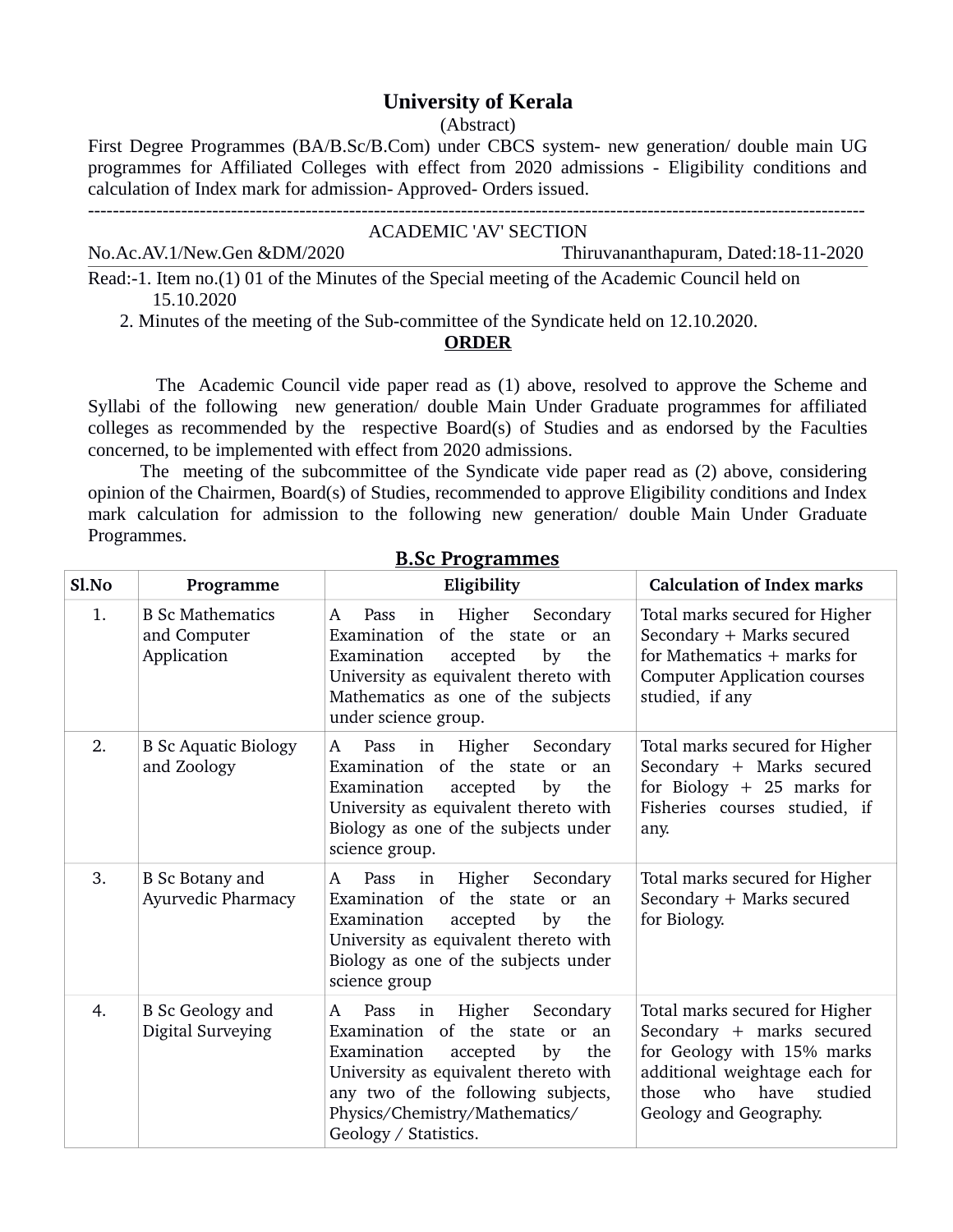| 5. | <b>BSc Health and</b><br><b>Fitness Management</b>                                              | Higher<br>Secondary<br>Pass in<br>A<br>Examination of the State or an<br>Examination<br>accepted<br>the<br>by<br>University as equivalent thereto.                                                                                                   | Total marks secured for Higher<br>Secondary.                                                   |
|----|-------------------------------------------------------------------------------------------------|------------------------------------------------------------------------------------------------------------------------------------------------------------------------------------------------------------------------------------------------------|------------------------------------------------------------------------------------------------|
| 6. | <b>BSc Physics</b><br>(complementary 1-<br>Mathematics,<br>Complementary 2-<br>machine Learning | Higher<br>Secondary<br>A<br>in<br>pass<br>Examination of the state or an<br>Examination accepted<br>the<br>by<br>University as equivalent thereto with<br>Physics, Chemistry, Mathematics and<br>Computer Science alone can apply<br>for the course. | Total marks secured for Higher<br>Secondary+ marks secured for<br>core subject (i.e, Physics). |

## **BA Programmes**

| 1. | <b>BA Ancient Indian</b><br>History and<br>Archaeology | Higher<br>Secondary<br>Pass<br>in<br>A<br>Examination of the State or<br>an<br>Examination<br>accepted<br>by<br>the<br>University as equivalent thereto.                                                       | Total<br>marks<br>Higher<br>in<br>Secondary + Marks secured<br>for History and a weightage<br>of 25 marks for each history<br>paper.                                 |
|----|--------------------------------------------------------|----------------------------------------------------------------------------------------------------------------------------------------------------------------------------------------------------------------|----------------------------------------------------------------------------------------------------------------------------------------------------------------------|
| 2. | <b>BA Economics and</b><br>Media Studies               | Higher<br>Secondary<br>Pass<br>in<br>A<br>Examination of the State or<br>an<br>Examination<br>accepted<br>by<br>the<br>University as equivalent thereto.                                                       | Total<br>marks<br>in<br>Higher<br>Secondary + Marks secured<br>for Economics.                                                                                        |
| 3. | <b>BA English and</b><br>Media Studies                 | Higher<br>Pass<br>Secondary<br>A<br>in<br>Examination of the State or an<br>Examination<br>accepted<br>by<br>the<br>University as equivalent thereto.                                                          | Marks secured in Higher<br>Secondary Examination +<br>Marks for General English +<br>15 % of Marks secured, if<br>any, for optional Journalism.                      |
| 4. | <b>BA Economics and</b><br>Mathematics                 | Pass<br>Higher<br>Secondary<br>A<br>in<br>Examination of the state or an<br>Examination<br>by<br>the<br>accepted<br>University as equivalent thereto with<br>preferably Mathematics as one of the<br>subjects. | Total<br>marks<br>in<br>Higher<br>Secondary + Marks secured<br>for Economics, if any and<br>Mathematics, if any.                                                     |
| 5. | BA Malayalam and<br><b>Cultural Studies</b>            | Higher<br>Secondary<br>Pass<br>in<br>A<br>Examination of the State or<br>an<br>Examination<br>accepted<br>by<br>the<br>University as equivalent thereto                                                        | Marks secured in Higher<br>Secondary Examination +<br>marks<br>for<br>additional<br>language Malayalam.                                                              |
| 6. | BA English and<br>Malayalam<br>Literatures             | Pass<br>in<br>Higher<br>Secondary<br>A<br>Examination of the State or an<br>Examination<br>accepted<br>by<br>the<br>University as equivalent thereto.                                                          | marks<br>for<br>Total<br>Higher<br>Secondary/equivalent (1200)<br>+ 50% of marks secured for<br>General English + 50% of<br>marks, if any, secured for<br>Malayalam. |
| 7. | <b>BA Political Science</b><br>and Human Rights        | Higher<br>Secondary<br>Pass<br>in<br>A<br>Examination of the State or<br>an<br>the<br>Examination<br>accepted<br>by<br>University as equivalent thereto                                                        | marks<br>Total<br>Higher<br>in<br>Secondary + Marks secured<br>for Political Science.                                                                                |